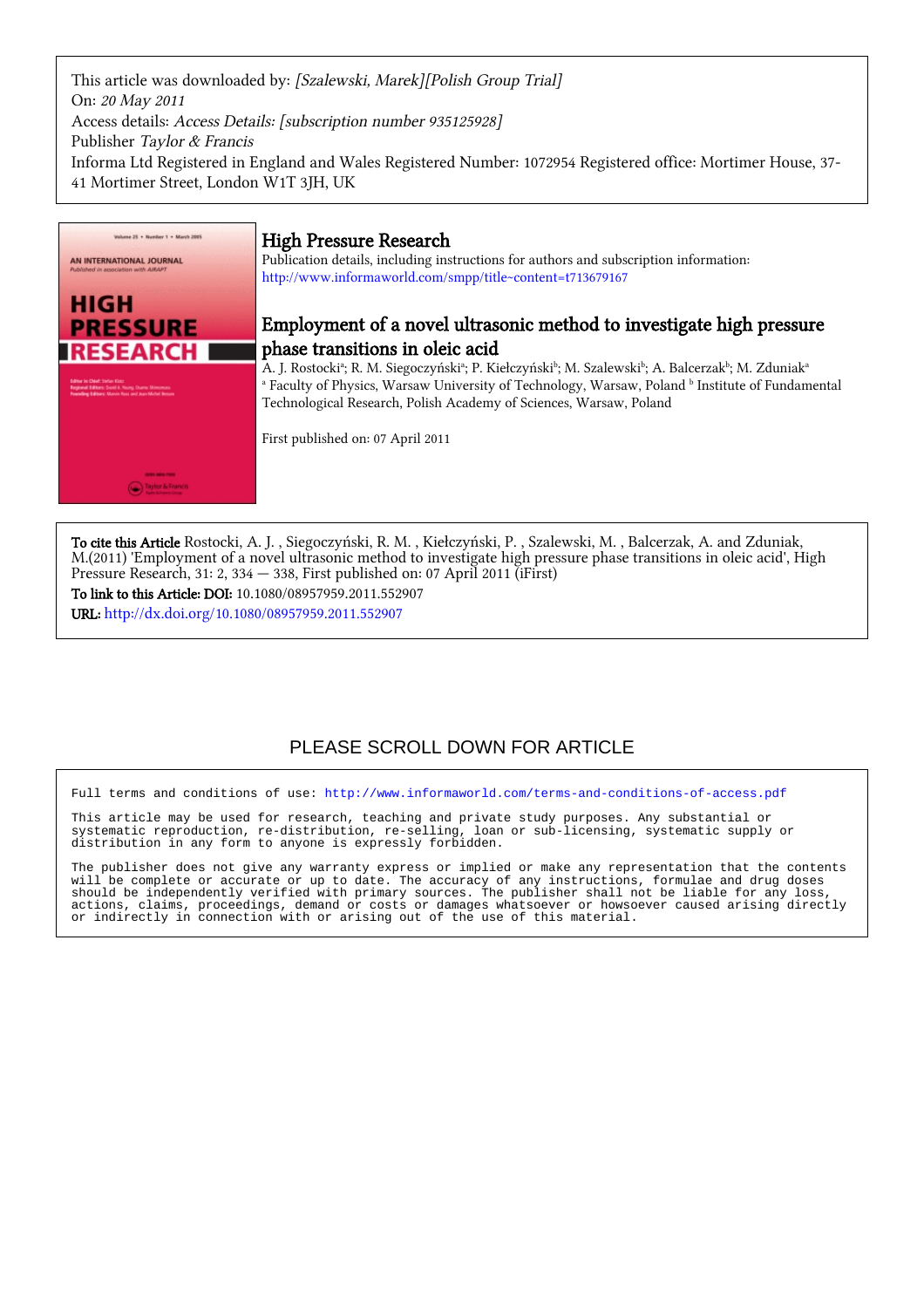

# **Employment of a novel ultrasonic method to investigate high pressure phase transitions in oleic acid**

A.J. Rostocki<sup>a</sup>, R.M. Siegoczyński<sup>a\*</sup>, P. Kiełczyński<sup>b</sup>, M. Szalewski<sup>b</sup>, A. Balcerzak<sup>b</sup> and M. Zduniak<sup>a</sup>

*<sup>a</sup>Faculty of Physics, Warsaw University of Technology, Koszykowa 75, 00-662 Warsaw, Poland; <sup>b</sup>Institute of Fundamental Technological Research, Polish Academy of Sciences, Pawi´nskiego 5B, 02-106 Warsaw, Poland*

(*Received 26 July 2010; final version received 5 January 2011* )

In this work, the variation of sound velocity with hydrostatic pressure for oleic acid is evaluated up to 350 MPa. During the measurement, we identified the phase transformation of oleic acid and the presence of the hysteresis of the dependence of sound velocity on pressure. From the performed measurements, it can be seen that the dependence of sound velocity on pressure can be used to investigate phase transformations in natural oils. Ultrasonic waves were excited and detected using piezoelectric LiNbO<sub>3</sub>(Y-36 cut) 5 MHz transducers. The phase velocity of the longitudinal ultrasonic waves was measured using a cross-correlation method to evaluate the time of flight.

**Keywords:** sound velocity; oleic acid; high pressure; phase transition

#### **1. Introduction**

Studies of the physical properties of oliferous liquids have been stimulated by the fast development of the food, chemical and textile industries. Understanding of the thermodynamic properties of liquids and also their transport properties is very important for these technologies. The measurement of sound velocity appears to be a very useful tool for the investigation of such properties. Especially at high pressure conditions, ultrasonic parameters such as sound velocity and absorption of acoustic signals enable us to calculate important parameters such as fluid viscosity, thermal conductivity and adiabatic compressibility.

Sound propagation is unique in that it is an adiabatic process: thus, sound speed data give direct and precise information about the adiabatic properties of a liquid. Additionally, sound speed is closely related to derivatives of the equation of state [1,2]. The speed of sound is closely linked with these thermodynamic properties and can be measured relatively easily and with high accuracy over wide ranges of temperature and pressure. The sound velocity dependence on temperature

ISSN 0895-7959 print*/*ISSN 1477-2299 online © 2011 Taylor & Francis DOI: 10.1080*/*08957959.2011.552907 http:*//*www.informaworld.com

<sup>\*</sup>Corresponding author. Email: siego@if.pw.edu.pl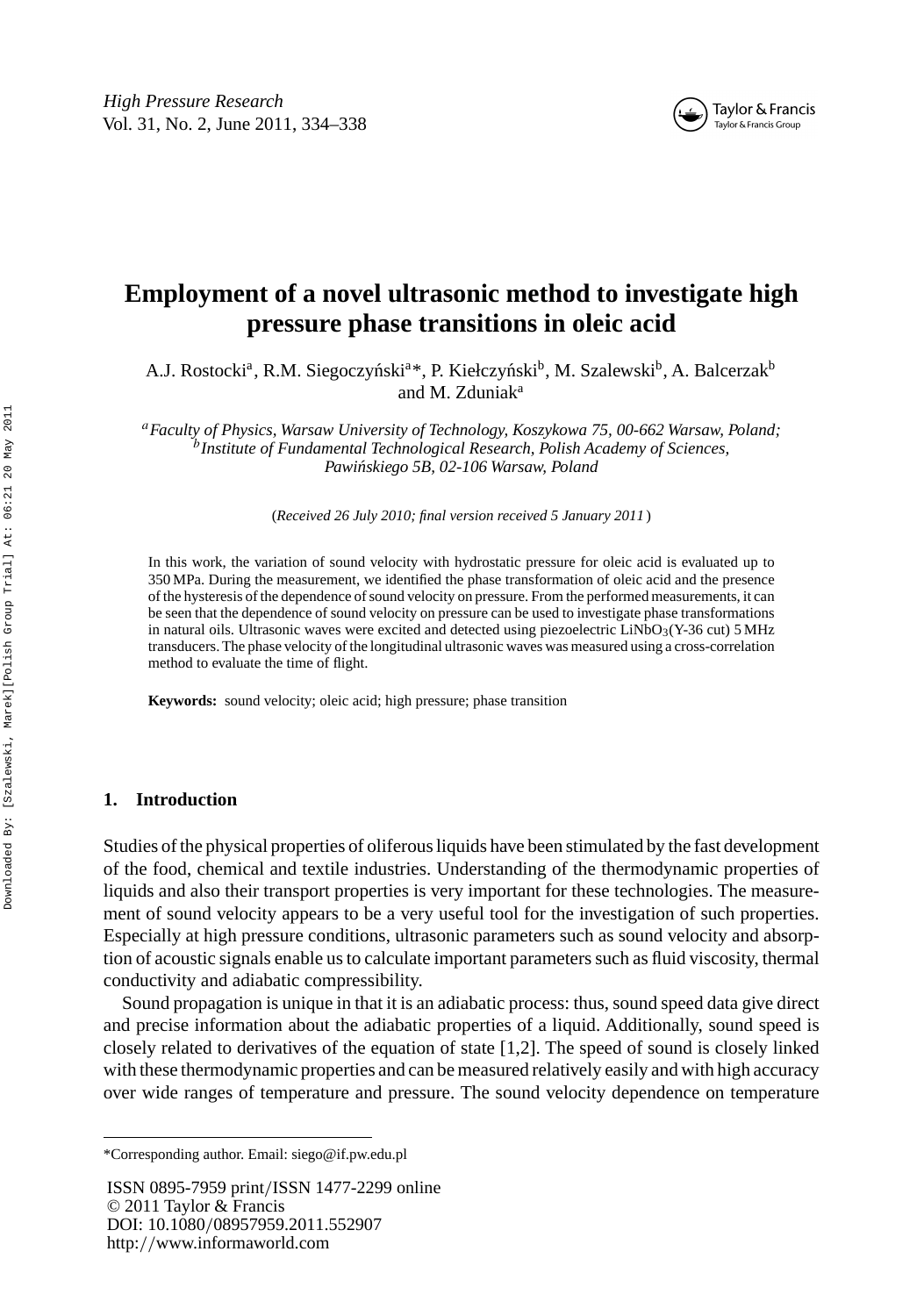as well as on pressure can be a source of valuable information about phase transitions in an investigated material [3–5].

After successful application of ultrasonic methods for the viscosity measurement at high pressure conditions using surface waves (Bleustein-Gulyaev and Love waves) [6,7], we have developed a method of sound velocity measurement based on our experience from such experiments. The first measurements of sound velocity under pressure using this method were done in triolein within a pressure range up to 650 MPa [8]. In these experiments, the changes of sound velocity during the first-order phase transition were observed. In the present paper, oleic acid, another member of the large group of organic compounds called lipids, was investigated within a range up to 350 MPa.

#### **2. Properties of oleic acid**

High pressure research of the physical properties of lipids has been stimulated by the fast development of technologies such as high pressure food processing and conservation, as well as biodiesel production. The statistical characteristics of the molecular composition of these oils have caused difficulties for the interpretation of the phenomena observed at high pressures. Therefore, experiments have been concentrated upon well-defined triacylglycerol (triglyceride) structures and also on liquids with acyl chains. As a model structure representing triglycerides, a triolein  $(C_{17}H_{33}COO)C_3H_5$  has been selected, whereas for a material representing mechanical properties of single acyl chains, pure free oleic acid  $(C_{18}H_{34} O_2)$  has been used [9,10]. Oleic acid at low temperatures can crystallize in one of three polymorphic forms:  $\alpha$ ,  $\beta$  or  $\gamma$  [11].

The first experiments on high pressure properties of oleic acid are described in [12]. They have shown the existence of a first-order phase transition at pressures of about 200 MPa.

Further experiments on X-ray diffraction under pressure [13] have proved that the discovered phase transition is a liquid to *β*-crystal form transition. The aim of the present experiments is to learn more about the properties of both the liquid and solid phases.

#### **3. Experiments**

Measurements were performed in a setup (Figure 1) designed and constructed by us. High pressure was generated in a thick-walled cylinder with a simple piston and Bridgman II sealing system. The piston–cylinder assembly works with a 20 ton hydraulic press, driven by a hand-operated pump. For pressure measurements, a  $75 \Omega$  manganin transducer was used. All experiments were carried out at the temperature of 293 K.

The piezoelectric transducers and manganin coil were connected to the external measuring setup by an electrical multi-channel lead-through.

The accuracy of the measurements of ultrasonic wave-phase velocity depends on the level of parasitic ultrasonic signals. Therefore, we designed a special mounting of ultrasonic transducers in the high pressure chamber. This construction produces a low level of parasitic ultrasonic signals. Longitudinal ultrasonic waves were excited and detected using  $5 \text{ MHz}$  LiNbO<sub>3</sub> (Y<sub>36</sub> cut) plates (Boston Piezo-Optics Inc., USA).

The sending transducer was driven by the TB-1000 pulser–receiver computer card (Matec, USA). The pulser generated the radio frequency (rf) tone burst with a frequency of 5 MHz and a length 0.3μs. The longitudinal wave pulse was generated by the sending transducer propagated in the oleic acid and was detected by the receiving transducer. The PDA-1000 digitizer card (Signatec, USA) sampled and digitized the signals received by the transducer and amplified by the receiver. The stored signals were then analyzed by computer software. For each measurement,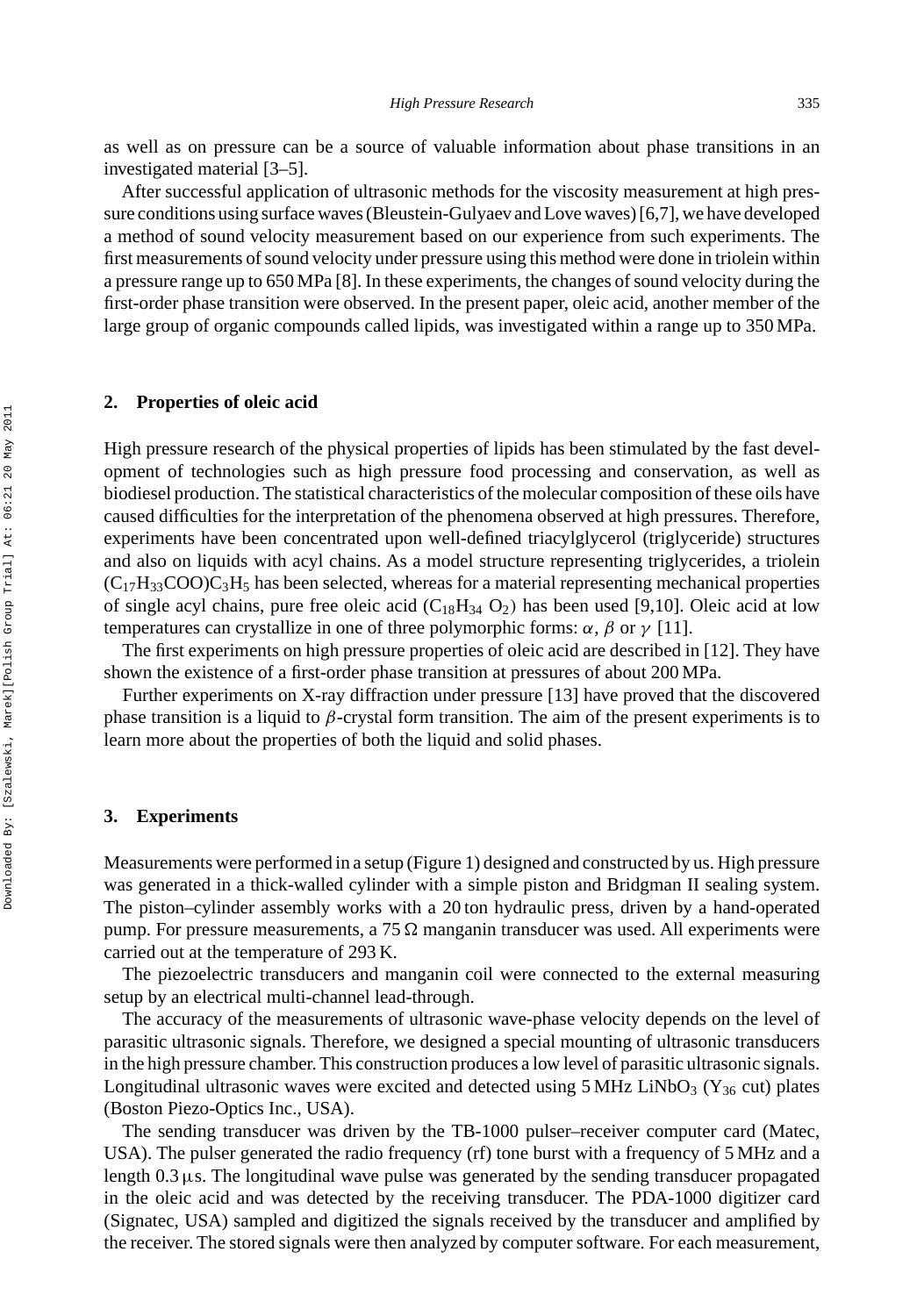

Figure 1. Ultrasonic setup for measuring the phase velocity of longitudinal acoustic waves in liquids as a function of hydrostatic pressure. The ultrasonic transducers are separated by a distance *L*.

the ultrasonic signal was averaged 1024 times in order to improve the signal-to-noise ratio. The computer program that controls the operation of the pulser–receiver card and digitizer card was written in  $C++$  language. The time-of-flight (TOF) of the ultrasonic pulses was evaluated by applying the cross-correlation method.

#### **3.1.** *Measurement of ultrasonic wave velocity in liquids using the cross-correlation method*

The velocity *c* of ultrasonic waves propagating in a liquid along a path *L* is given by

$$
c = \frac{L}{t_d},\tag{1}
$$

where  $t_d$  is the TOF along path  $L$ .

The path length *L* is assumed to be a straight line between two ultrasonic transducers (sending and receiving ones) immersed in a measured liquid and working in a through-transmission mode (Figure 1). In practice, we always observe a number of ultrasonic impulses, multiply reflected between two ultrasonic transducers facing each other. In the experimental arrangement shown in Figure 1, the first impulse received by transducer travels the path *L* through an investigated liquid. The next impulse will travel the path 3*L*, etc. To determine the speed of sound, we select two ultrasonic impulses: first, one that passes the distance *L*, and second, one that passes the distance 3*L*. Since our measurements are always differential (time difference), all extra delays in cables, electronics, etc., will be cancelled. A measurement of the time difference between those two ultrasonic pulses and travel distance yields the sound speed of the investigated liquid.

The ultrasonic velocity measurement is difficult and uncertain when calculated using classical methods. Instead, it is possible to use methods based on digital signal processing, such as the cross-correlation function  $[14–16]$ . The cross-correlation function  $h(t)$  between two functions,  $f(t)$  and  $g(t)$ , is defined by Equation (2):

$$
h(t) = \int_{-\infty}^{\infty} f(\tau)g(t+\tau)d\tau.
$$
 (2)

The first received signal (the function  $f(t)$ ) corresponds to the ultrasound pulse that passes the distance *L* between the transmitting and receiving transducers. Part of the ultrasonic energy of the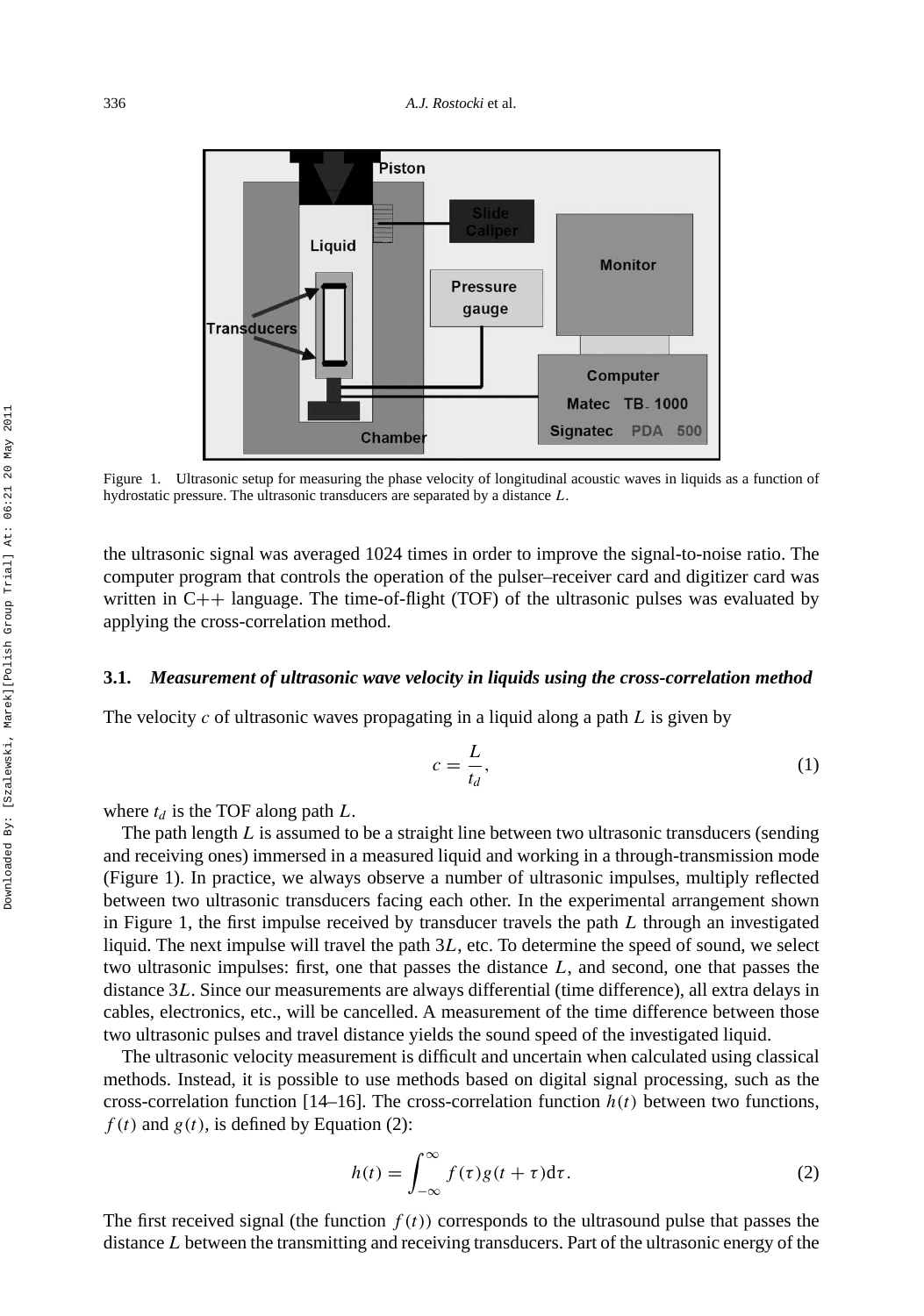first signal is reflected at the receiving transducer back to the transmitting transducer, which in turn reflects part of the incident energy back to the receiving transducer. As a result, the next impulse detected by the receiving transducer (function  $g(t)$ ) will travel an extra 2L distance between the transducers. In total, this signal passes the distance 3*L*.

The correlation analysis yields a measure of the similarity between the two considered pulses  $f(t)$  and  $g(t)$  shifted in time. Because these two pulses have similar shape but different amplitudes and delays, the cross-correlation function reaches a maximum for *t* equal to the evaluated time difference corresponding to the distance 2*L*.

The time delay was measured with a nanosecond resolution. The relative uncertainty for the ultrasonic velocity in liquid equals  $\pm 0.3$ % at a 95% confidence level.

### **4. Results**

The measurements of the phase velocity (Figure 2) of oleic acid were carried out as a function of hydrostatic pressure up to 350 MPa. The pressure was generated in 10 MPa steps and then kept constant for about 2 min, which allowed us to monitor whether the system was reaching equilibrium.

Up to 200 MPa, the phase velocity increased monotonically with pressure. After approaching 200 MPa, the compression was stopped, and the piston in the high pressure chamber was fixed to enable the phase transformation to occur undisturbed. During the phase transition, a pressure drop was observed in the chamber. This meant that the volume occupied by the resulting high pressure phase of triolein diminished. The phase velocity showed a further rise despite the pressure drop. Finally, the phase velocity rose to the new value, characteristic of the high pressure phase of oleic acid. Once the phase transition was complete, the pressure was further increased up to about 350 MPa. The phase velocity of the longitudinal waves in the high pressure phase increased monotonically. After approaching 350 MPa, the decompression process was started. At a pressure of about 170 MPa, the decomposition of the high pressure phase started. Between the pressures of 170 and about 40 MPa, the two phases coexisted in the oleic acid.



Figure 2. Phase velocity *c* of longitudinal acoustic waves in oleic acid as a function of hydrostatic pressure,  $f = 5 \text{ MHz}$ .